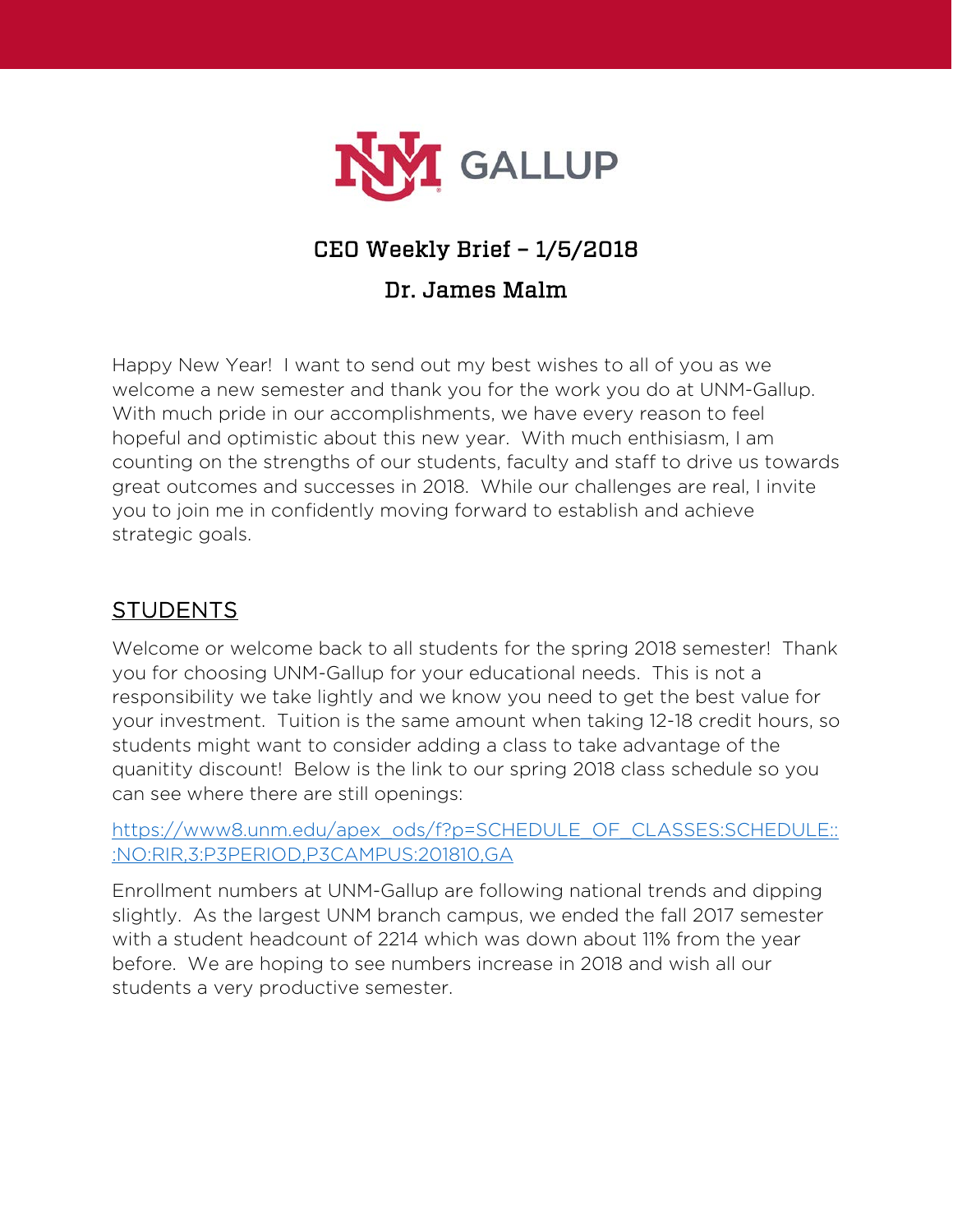

## FACULTY

The schedule has been finalized for Faculty Development Week and includes a solid line-up of events and presentations to kick off the new semester. In case you missed it, the schedule is below. I am especially looking forward to addressing the campus as part of our convocation where I will be sharing scientific models of efficiency and effectiveness to guide us in maintaining the health of our college. This will be the work of the entire campus – thank you for joining me on this journey.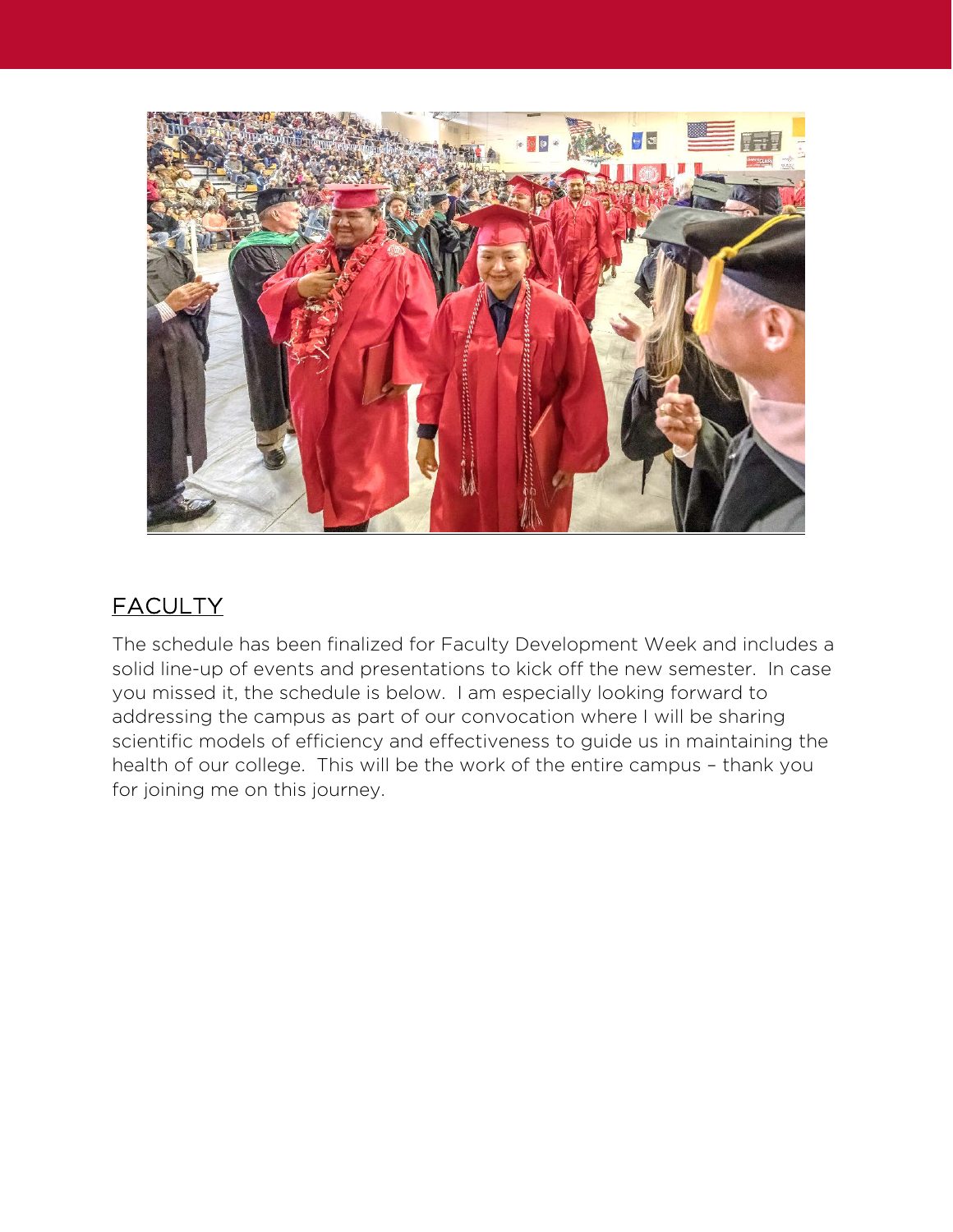

# **UNM Gallup Spring 2018 Faculty Development Week**

| <b>MONDAY - JANUARY 08, 2018</b>                 |                                                                                                                                                    |
|--------------------------------------------------|----------------------------------------------------------------------------------------------------------------------------------------------------|
| - MA00:9<br>10:00AM                              | Campus Wide Convocation - (Mandatory Attendance) CH 248 Auditorium<br>Dr. James Malm - Chief Executive Officer<br>Irene Den Bleyker - Interim Dean |
| TUESDAY - JANUARY 09, 2018                       |                                                                                                                                                    |
| $10:00AM -$<br><b>11:30AM</b><br>1:00PM - 3:00PM | New Online Resource Introductions - Zollinger Library Computer Lab<br>Cecilia Stafford & Jim Fisk<br>On - Line Teaching Panel SSTC 182             |
|                                                  | Dr. Lora Stone                                                                                                                                     |
| <b>WEDNESDAY - JANUARY 10, 2018</b>              |                                                                                                                                                    |
| 9:00AM-<br>11:00AM                               | Academic Division Meetings (Mandatory Attendance):                                                                                                 |
|                                                  | Arts & Sciences - SSTC 182                                                                                                                         |
|                                                  | Business & Applied Technology - CH205<br>Workforce Development & Community Education<br>CCTF                                                       |
|                                                  | Education, Health & Human Services - H\$109                                                                                                        |
| 2:00PM - 3:30PM                                  | Best Practices Workshop - SSTC 182<br>Dr. Carmela Lanza                                                                                            |
| THURSDAY - JANUARY 11, 2018                      |                                                                                                                                                    |
| 10-00AM -<br>12:00PM                             | Council of Chairs Meeting/Class Cuts - CH119                                                                                                       |
| TRA                                              | Title IX Training - Room TBA<br>Jayme McMahon - Director of Student Services                                                                       |
| 1:00PM - 2:30PM                                  | Advance Search Strategies for On - Line Resources - Zollinger Library<br><b>Computer Lab</b><br>Cecilia Stafford & Jim Fisk                        |
| FRIDAY - JANUARY 12, 2018                        |                                                                                                                                                    |
|                                                  |                                                                                                                                                    |